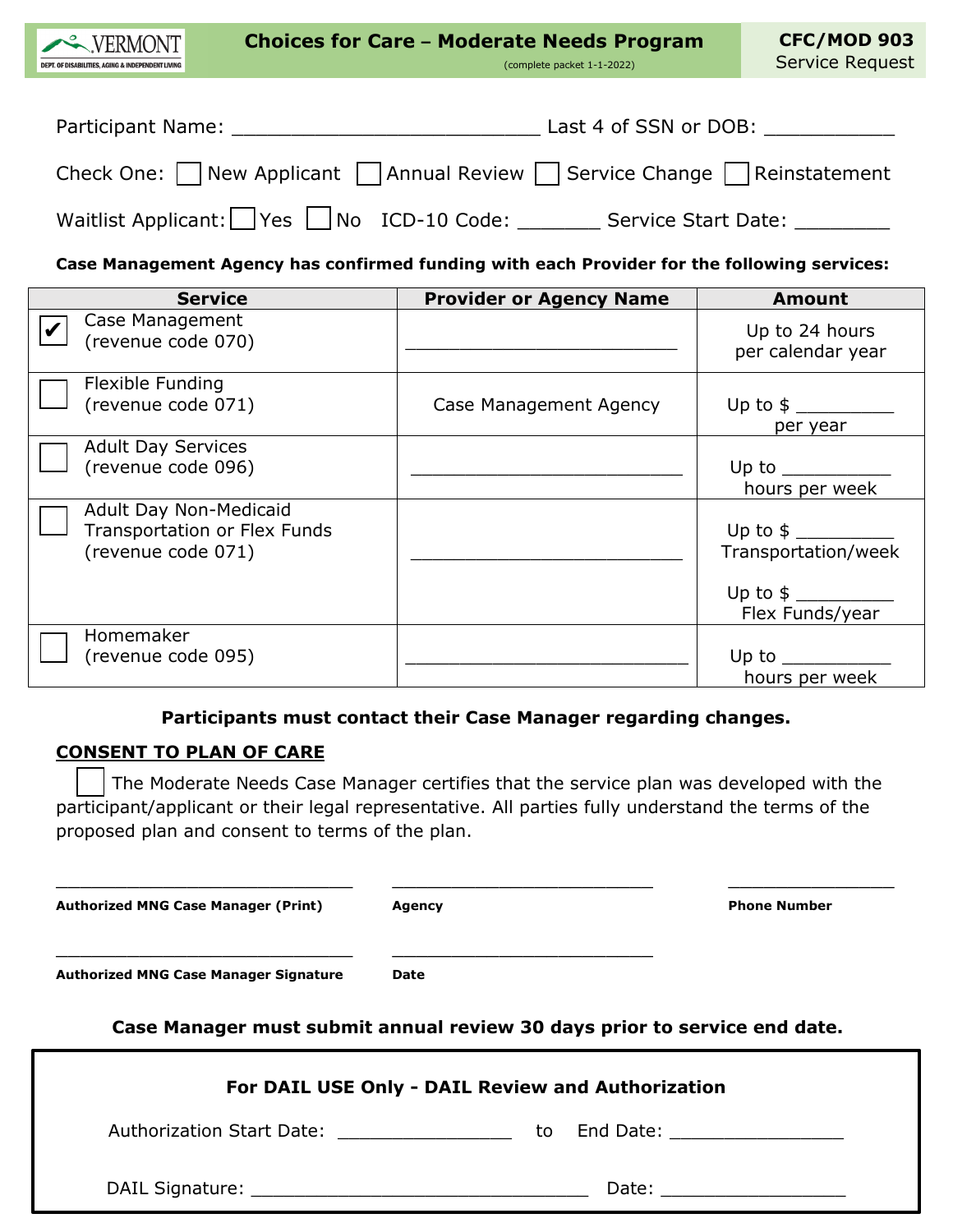

Information may be gathered from current assessment (ILA) or directly from the individual, legal representative or provider(s).

Applicant Name: **Alternative According to According the According According to According the According to According the According of According to According the According to According the According to According the Accordin** 1) Is the applicant a Vermont resident **and** age 18 or over? | | Yes | | | No IF NO ,STOP – Not Eligible 2) Can the needs of the individual be adequately met by services available through other sources (including but not limited to trusts, contracts for care, private insurance, Medicare, Community Medicaid, VA, VHAP, etc.)? Yes | |No IF YES, STOP - Not Eligible 1) Does the individual require supervision or any physical assistance three (3) or more times in seven (7) days with any single, or combination of, ADL's or IADL's?  $Yes - Elizabeth$  |  $No - Continue$ 2) Does the individual have impaired judgment or decision-making skills that require general supervision on a daily basis?  $\vert$ Yes – Eligible  $\vert$   $\vert$  No - Continue 3) Does the individual require at least monthly monitoring for a chronic health condition?  $\textsf{Yes}$  – Eligible  $\textsf{No}$  - Continue Describe: 4) Will the individual's health condition worsen if services (adult day, homemaker) are not provided or if services are discontinued?  $Yes - Eligible$   $| No - Not Eligible$ Describe need: \_\_\_\_\_\_\_\_\_\_\_\_\_\_\_\_\_\_\_\_\_\_\_\_\_\_\_\_\_\_\_\_\_\_\_\_\_\_\_\_\_\_\_\_\_\_\_\_\_\_\_\_\_\_\_\_\_\_\_ Additional Comments: \_\_\_\_\_\_\_\_\_\_\_\_\_\_\_\_\_\_\_\_\_\_\_\_\_\_\_\_\_\_\_\_\_\_\_\_\_\_\_\_\_\_\_\_\_\_\_\_\_\_\_\_\_\_\_\_\_\_\_ \_\_\_\_\_\_\_\_\_\_\_\_\_\_\_\_\_\_\_\_\_\_\_\_\_\_\_\_\_\_\_\_\_\_\_\_\_\_\_\_\_\_\_\_\_\_\_\_\_\_\_\_\_\_\_\_\_\_\_\_\_\_\_\_\_\_\_\_\_\_\_\_\_\_\_\_\_ **SECTION 1 Pre-Eligibility Screening SECTION 2 Eligibility** 

Case Manager Signature: \_\_\_\_\_\_\_\_\_\_\_\_\_\_\_\_\_\_\_\_\_\_\_\_\_\_\_\_\_\_\_\_\_\_ Date: \_\_\_\_\_\_\_\_\_\_\_\_\_\_\_